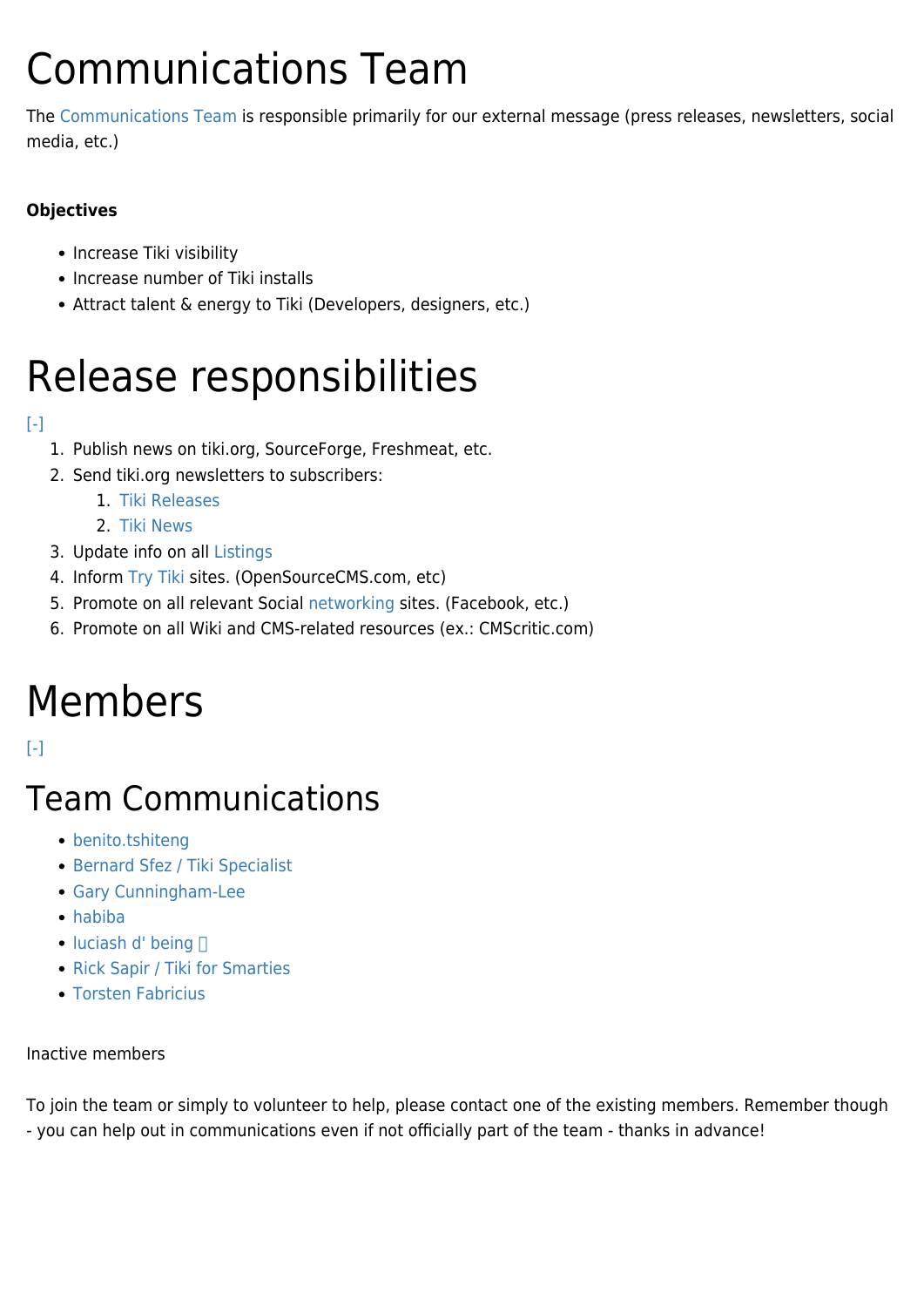# Tasks (do and cross out)

[\[-\]](#page--1-0)

- 1. [http://info.tiki.org/tiki-list\\_banners.php](http://info.tiki.org/tiki-list_banners.php) are out of date and need a clean-up
- 2. [2010-09 Marc Laporte Interview CMS Critic](https://tiki.org/2010-09-Marc-Laporte-Interview-CMS-Critic)
- 3. Fix [this](http://tiki.org/Upcoming+News#A_Real_Multilingual_Wiki_Solution) by opening and using a different Kaltura account
- 4. Get approval on [this one](http://info.tiki.org/article99-Tiki-Community-Releases-First-Video-Interview) or delete it by december 2010 if not getting an OK to either edit more or leave as is and send it to Youtube. Here is the countdown: december 31st, 2010. After which [this video clip will be](http://info.tiki.org/article99-Tiki-Community-Releases-First-Video-Interview) [deleted](http://info.tiki.org/article99-Tiki-Community-Releases-First-Video-Interview)
- 5. Major overhaul to [Wikipedia entry](http://en.wikipedia.org/wiki/TikiWiki) See [Tiki Wikipedia Entry](https://tiki.org/Tiki-Wikipedia-Entry) for work in progress (and to help!).
- 6. get listed on<http://www.aiimcommunities.org/e20/buyers-guide/product-index> (the page does not seem to exist anymore on that site)
- 7. investigate<http://www.cmsmyth.com/>
- 8. Get listed on hotscripts.com <http://www.hotscripts.com/guidelines/>

## Ongoing responsibilities Maintain sites

- <https://tiki.org> (the "info" perspective), in collaboration with [Consulting Ecosystem Team](https://tiki.org/Consulting-Ecosystem-Team) and [Branding](https://tiki.org/Branding-Team) [Team](https://tiki.org/Branding-Team)
	- [Approve submissions](tiki-list_submissions.php)

## Newsletter/tiki.org blog/social media

- monthly newsletter (Jan to draft for approval of rest of team draft will be a wiki page, 2nd week of the month, will be sent out using Constant Contact newsletter software as (1) it has precautions to prevent our domain to be flagged as being a spammer, (2) it has tracking and stats features missing in Tiki Newsletter feature.)
- blogging (Jan to blog twice a month, how-tos/event reviews/new features and releases, will draft content or work with rest of team to generate content)
- social media (Jan to help admin Facebook/LinkedIn, and participate in Twitter)
	- refer to blog, live updates, call to action on a regular basis
	- approving new users (Facebook/LinkedIn) in the group member applications

## Monitoring

#### $[+]$ Issue news releases

#### CMS resources

- Add additional outlets to [Press Releases newsletter.](http://tiki.org/tiki-newsletters.php?nlId=6&info=1)
- Edit, review, update the pending [news releases.](https://tiki.org/tiki-index.php?page=Communications%20Team&pagenum=2)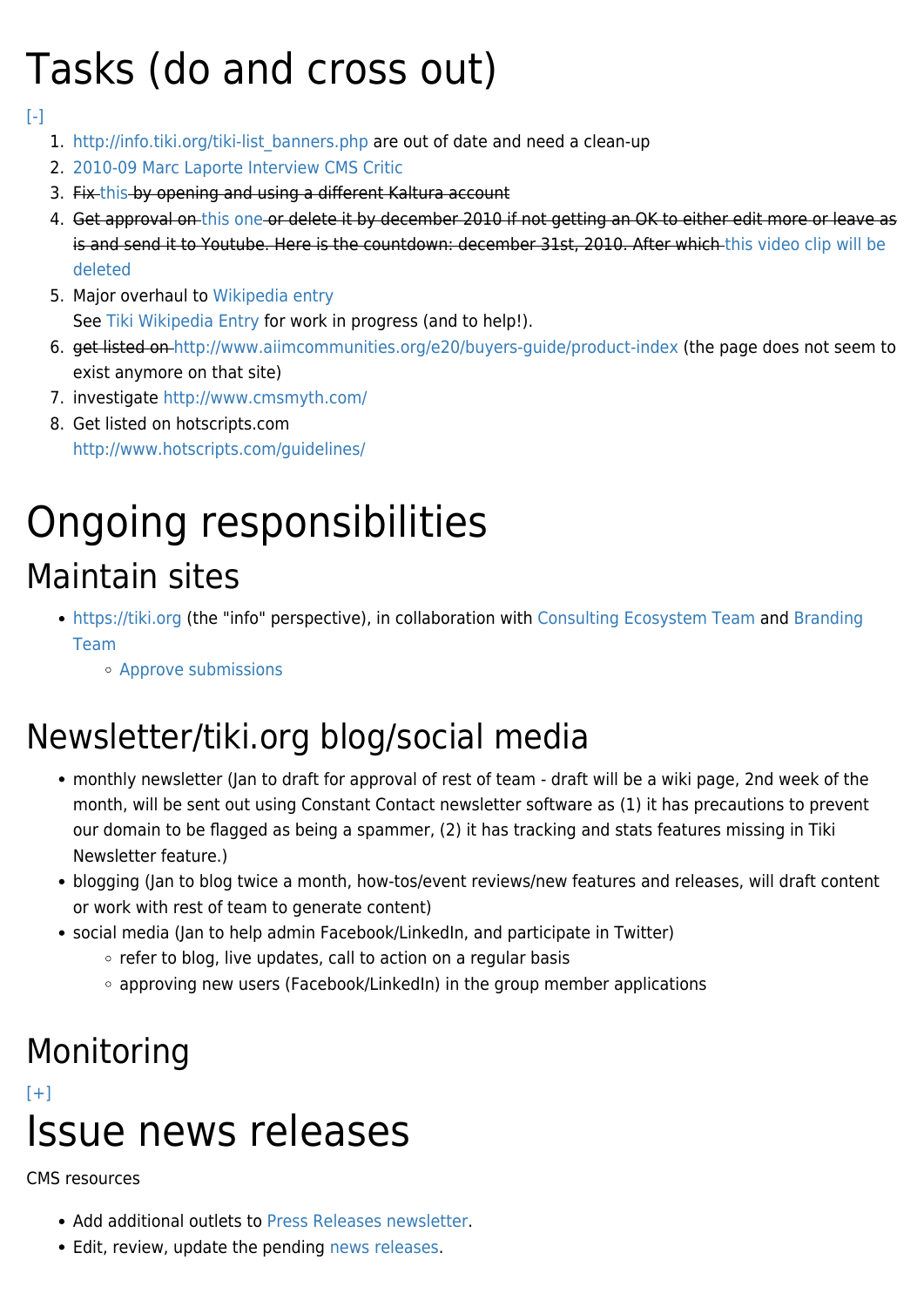See [Upcoming News](https://tiki.org/Upcoming-News) for pending news releases.

A little aside:<http://techcrunch.com/2010/09/06/meetyourfriends/> - entertaining post about what should be avoided in press releases.

### Automatic

These resources are notified of Tiki news via the [Press Releases newsletter](https://tiki.org/tiki-newsletters.php?nlId=6&info=1):

- [CMS Critic](http://www.cmscritic.com) <http://www.cmscritic.com/submit-news/>
- <http://cmswire.com/> [pr@cmswire.com](mailto:pr@cmswire.com)
- <http://cmswatch.com/Trends/248-Does-a-sticky-Wiki-make-a-CMS?> [info@cmswatch.com](mailto:info@cmswatch.com)
- <http://www.contentmanagementnews.com/> [articlesubmissions@ientry.com](mailto:articlesubmissions@ientry.com)
- <http://www.cmsmatrix.org> [info@cmsmatrix.org](mailto:info@cmsmatrix.org)
- <http://www.econtentmag.com/> (InformationToday.com) [michelle.manafy@infotoday.com](mailto:michelle.manafy@infotoday.com)
- <http://www.opensource-news.com/> [info@opensource-news.com](mailto:info@opensource-news.com)
- <http://gilbane.com/news/> [info@gilbane.com](mailto:info@gilbane.com)
- <http://www.contentmanagementnews.com/> [articlesubmissions@ientry.com](mailto:articlesubmissions@ientry.com)
- <http://cms-software-review.toptenreviews.com/index.html>(Top Ten Reviews) [pr@toptenreviews.com](mailto:pr@toptenreviews.com)
- <http://www.hartmangids.nl/> [info@hartman-communicatie.nl](mailto:info@hartman-communicatie.nl)
- <http://www.h-online.com/> (The H) [editors@h-online.com](mailto:editors@h-online.com)

### Manual

These resources require manual notification of Tiki news (they use a unique web form instead of email):

- [CMS Match](http://www.cmsmatch.com/contact)
- [CMS Report](http://cmsreport.com/) <http://cmsreport.com/node/add/pr>
- [CMS Design Resource](http://cmsdesignresource.com/) <http://www.cmsdesignresource.com/contact-us/>
- <http://ricshreves.net/articles/top-20-open-source-content-management-systems>
- [PacktPub](http://packtpub.com/) <http://www.packtpub.com/contact>
- <http://mytestbox.com/wiki-software-reviews/tikiwiki-wiki-cms-groupware-system/>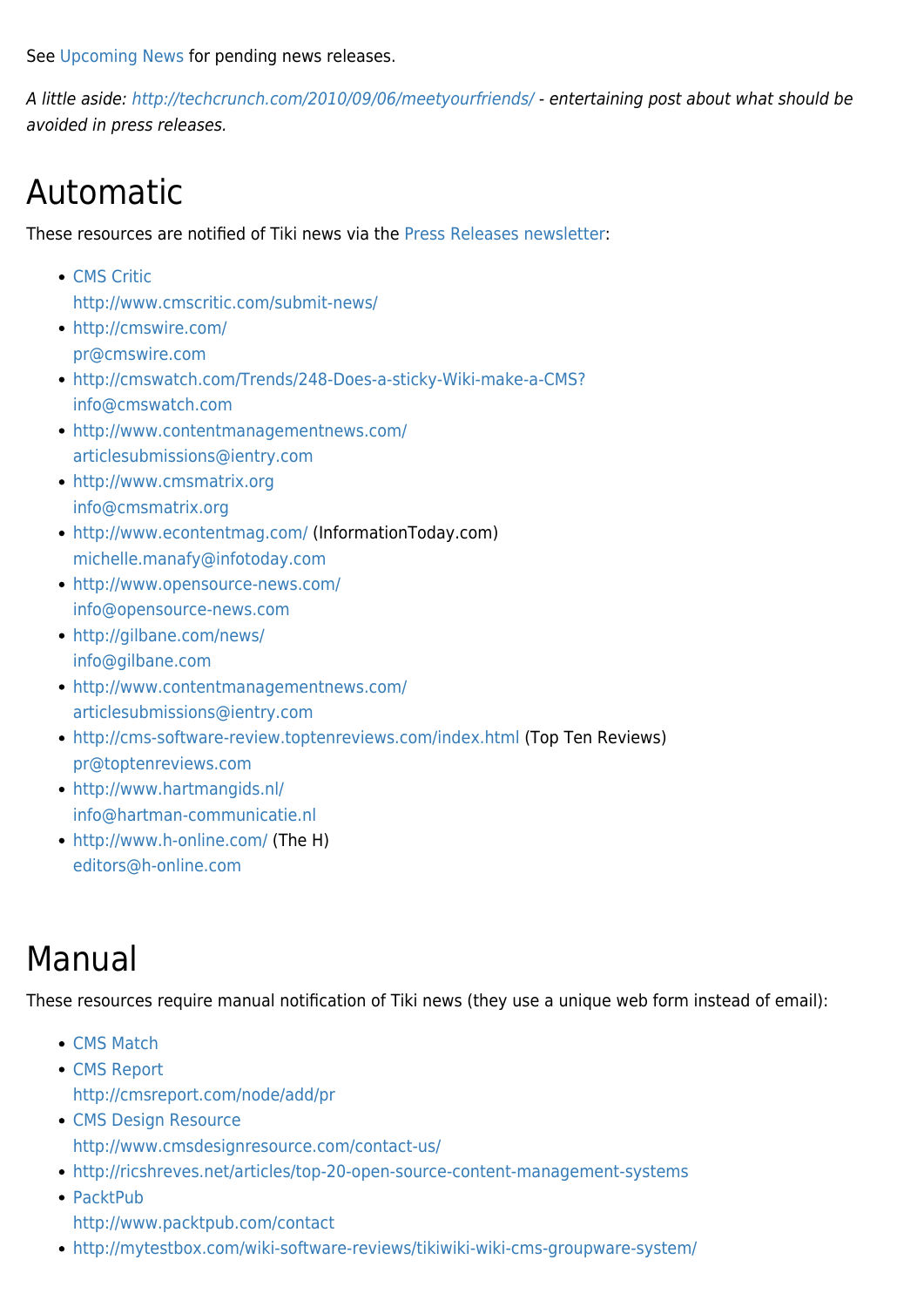- <http://content-wire.com/aggregator>
- <http://gilbanesf.com/>
- <http://guidecms.com/>
- <http://php.resourceindex.com/> <http://php.resourceindex.com/contact/modify/>
- <http://www.phpground.com/content-management/span-class-highlight-tiki-span-cms-groupware-l156.html>
- <http://digg.com>
- <http://www.reddit.com/submit>
- <http://www.opensourcexperts.com/PressRelease/list.html>
- [CMS Magazine](http://cms.phpmagazone.net) <http://cms.phpmagazine.net/contact.html>
- <http://www.cms-informer.com>
- [CMS Matrix](http://www.cmsmatrix.org) [http://www.cmsmatrix.org/matrix/news\]](http://www.cmsmatrix.org/matrix/news%5D)
- [entirelyopensource.com](http://www.entirelyopensource.com/) <http://www.entirelyopensource.com/submit>
- [CMS Info](http://www.cmsinfo.org/) <http://www.cmsinfo.org/contact.html>
- [PRLog](http://www.prlog.org/) <http://www.prlog.org/pub/submit-new.html>
- [WebmasterFormat](http://webmasterformat.com/) <http://webmasterformat.com/contact>

# Other Communication Tasks

For each release, be sure to update the following items:

- <http://opensourcecms.com> <http://php.opensourcecms.com/scripts/details.php?scriptid=63&name=TikiWiki%20CMS/Groupware> Requires developer login. Contact Rick or Marc for details.
- <http://en.wikipedia.org/> <http://en.wikipedia.org/wiki/Tikiwiki> ''also update any other pages mentioning TW and specific version number: <http://en.wikipedia.org/wiki/Special:WhatLinksHere/TikiWiki>
- <http://freshmeat.net/projects/tiki>
- <http://sourceforge.net/projects/tikiwiki>
- <https://www.reddit.com/r/TikiWiki/>

### Awards

#### $[+]$ **Outreach**

- Collaborate/Participate/Communicate with the larger Open Source community
- Join various organizations
	- o like [The Nonprofit Technology Network \(NTEN\)](http://nten.org/join), Wiki Ohana, etc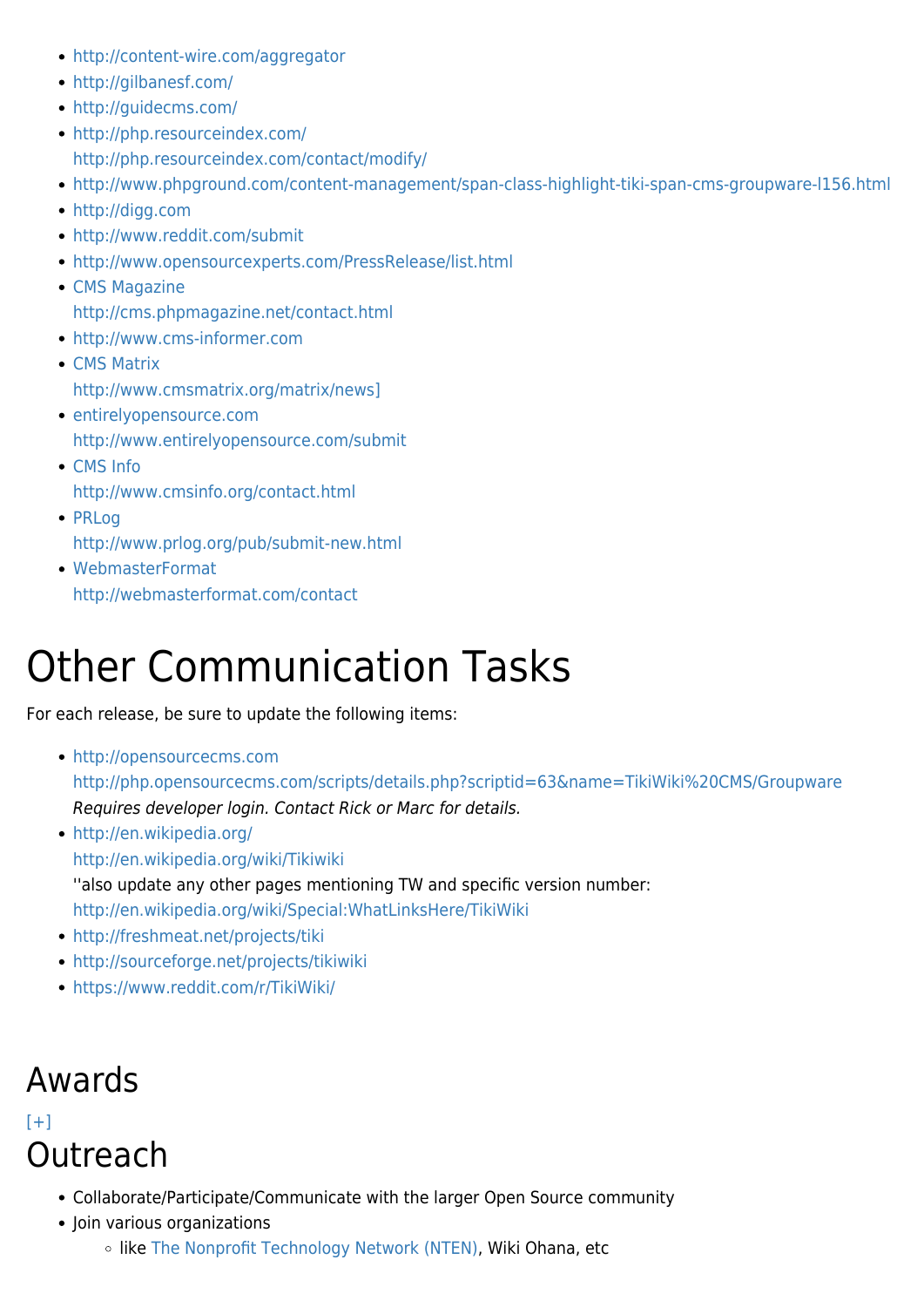- Apply for grants like [Google Summer of Code](https://tiki.org/Google-Summer-of-Code), [Google Highly Open Participation Contest](http://code.google.com/opensource/ghop/), etc
- Participate to Open Source events like [FISL](http://fisl.org.br)
- Apply for Tiki speakers in all major events such as [Enterprise 2.0 2009](http://www.e2conf.com/call-for-papers/) **December 19th, 2008**
- Have our community members be interviewed like at <http://howsoftwareisbuilt.com/>
- Presence on general CMS groups like [All the users of CMS](http://www.facebook.com/group.php?gid=4890054871) and [Open Source CMS](http://www.facebook.com/group.php?gid=6486273769)
- Be present on the various [Networks](https://tiki.org/Networks)

#### Promote Tiki events

- <http://www.cmswire.com/events/>
- <http://www.facebook.com/events.php?oid=6607687318>
- <http://www.wikimatrix.org/calendar.php>
- **Need Tiki calendar of events**
	- **x** [Tiki calendar](http://info.tiki.org/tiki-calendar.php) live on info.tw.o

# Update info

- Wikipedia pages related to CMS, Wiki .... and Tiki.
- CMSMatrix page for Tiki
- WikiMatrix page for Tiki
- ForumMatrix page for Tiki
- Youtube: Make a Tiki or TikiWiki profile or [Channel](http://support.google.com/youtube/bin/answer.py?hl=en&answer=2685823&rd=1) on<http://www.youtube.com/>and add all relevant videos to a playlist. Current search for TikiWiki gives all kinds of non-relevant content. (Régis 2012-10-10)

### With packaging team

- Make sure hosts are listing Tiki in their supported apps: [MediaTemple,](http://www.mediatemple.net/webhosting/gs/faq.htm) [Bluehost](http://helpdesk.bluehost.com/kb/index.php?mod_id=2&kb_keywords=tikiwiki), [Site5e](http://wiki.site5.com/TikiWiki)tc
- Make sure installers like [Fantastico](http://netenberg.com/fantastico_scripts.php) are using latest stable version. Please see: [1-click installers](https://tiki.org/1-click-installers)
- Periodically check all [Demo](http://info.tiki.org/Demo) sites to make sure they are working and up to the latest version.

# Big picture ideas

• Develop a [Viral Tiki](https://tiki.org/Viral-Tiki) strategy

More ideas (from Rick)

We need more Twitter streams. I would like to re-suggest that we convert the RSS feeds from each forum into Tweets for its own account (tikiwiki\_features, tikiwiki\_i18n, tikiwiki\_svn, etc.). The constant stream of tweets into the Twitterverse will help make Tiki appear more "alive."

Current "official" TW Tweet streams include:

- <http://twitter.com/tikiwiki> Official news
- o [http://twitter.com/tiki\\_code](http://twitter.com/tiki_code)  SVN Commits (automated)
- o http://twitter.com/tiki search Retweets any item with **tikiwiki** keyword or tag (automated)
- [http://twitter.com/tiki\\_themes](http://twitter.com/tiki_themes)